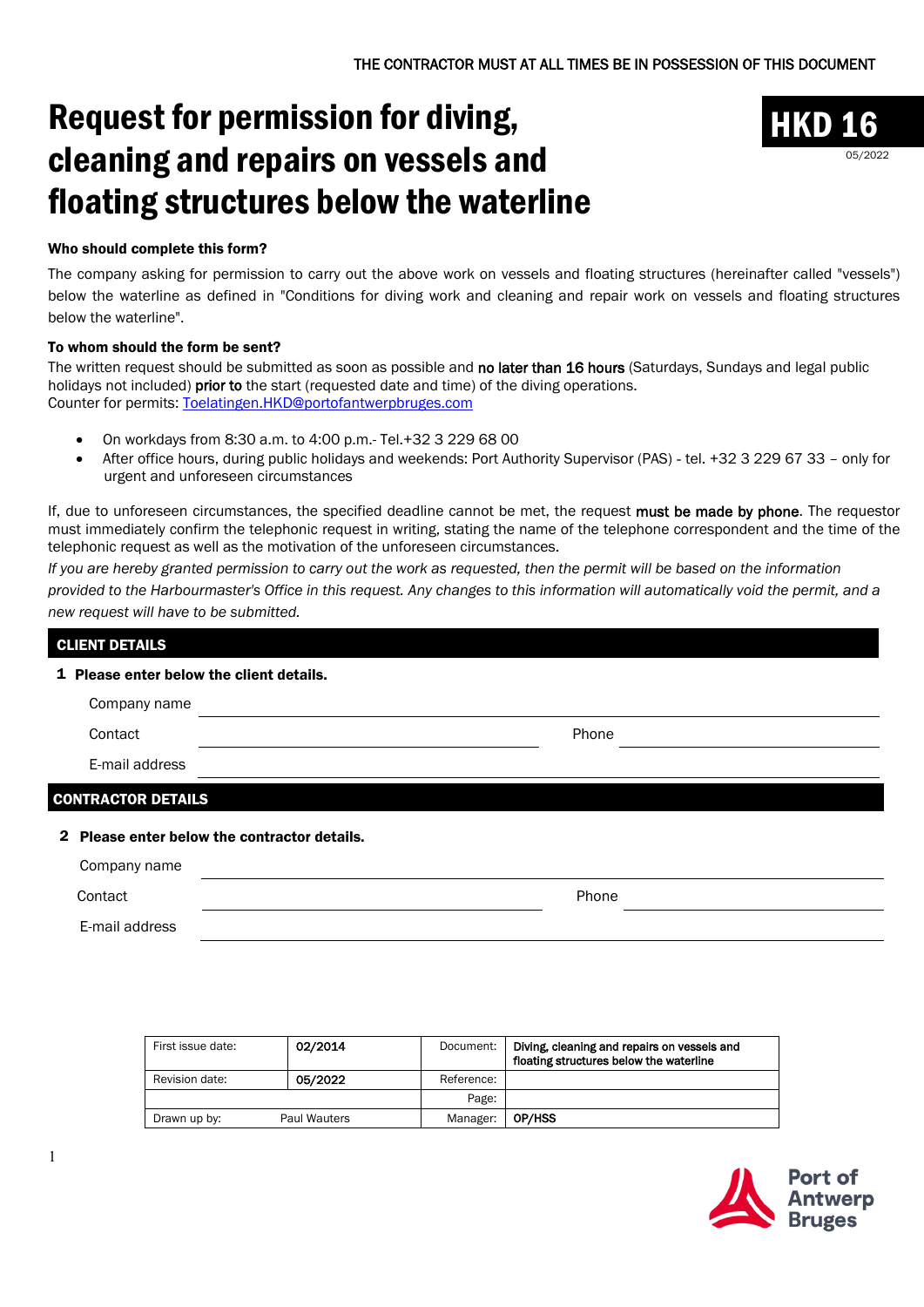## NOTIFICATION OF WORK TO BE CARRIED OUT

| Nature of the work:                                                | Cleaning: |                                                                                                              |
|--------------------------------------------------------------------|-----------|--------------------------------------------------------------------------------------------------------------|
| $\Box$<br>Diving                                                   | $\Box$    | Hull cleaning with PoAB certified system                                                                     |
| $\sqcup$<br>Repairs                                                | $\Box$    | Propeller polishing with PoAB certified system                                                               |
| Welding & burning<br>(>> HKD 20)                                   | $\Box$    | Propeller cleaning with brushes or sanding discs that are<br>demonstrably softer than the propeller material |
| ROV:<br>$\Box$ ROV in assitance<br>of a diver<br>ROV without diver |           |                                                                                                              |
| Name of the vessel                                                 |           |                                                                                                              |
| Exact location (at the<br>vessel)                                  |           |                                                                                                              |
| Berth                                                              |           |                                                                                                              |
| Start date                                                         | Time      |                                                                                                              |
| End date                                                           | Time      |                                                                                                              |
| Additional comment                                                 |           |                                                                                                              |

Clarification of the nature of the work:

| First issue date: | 02/2014      | Document:  | Diving, cleaning and repairs on vessels and<br>floating structures below the waterline |
|-------------------|--------------|------------|----------------------------------------------------------------------------------------|
| Revision date:    | 05/2022      | Reference: |                                                                                        |
|                   |              | Page:      |                                                                                        |
| Drawn up by:      | Paul Wauters | Manager:   | OP/HSS                                                                                 |